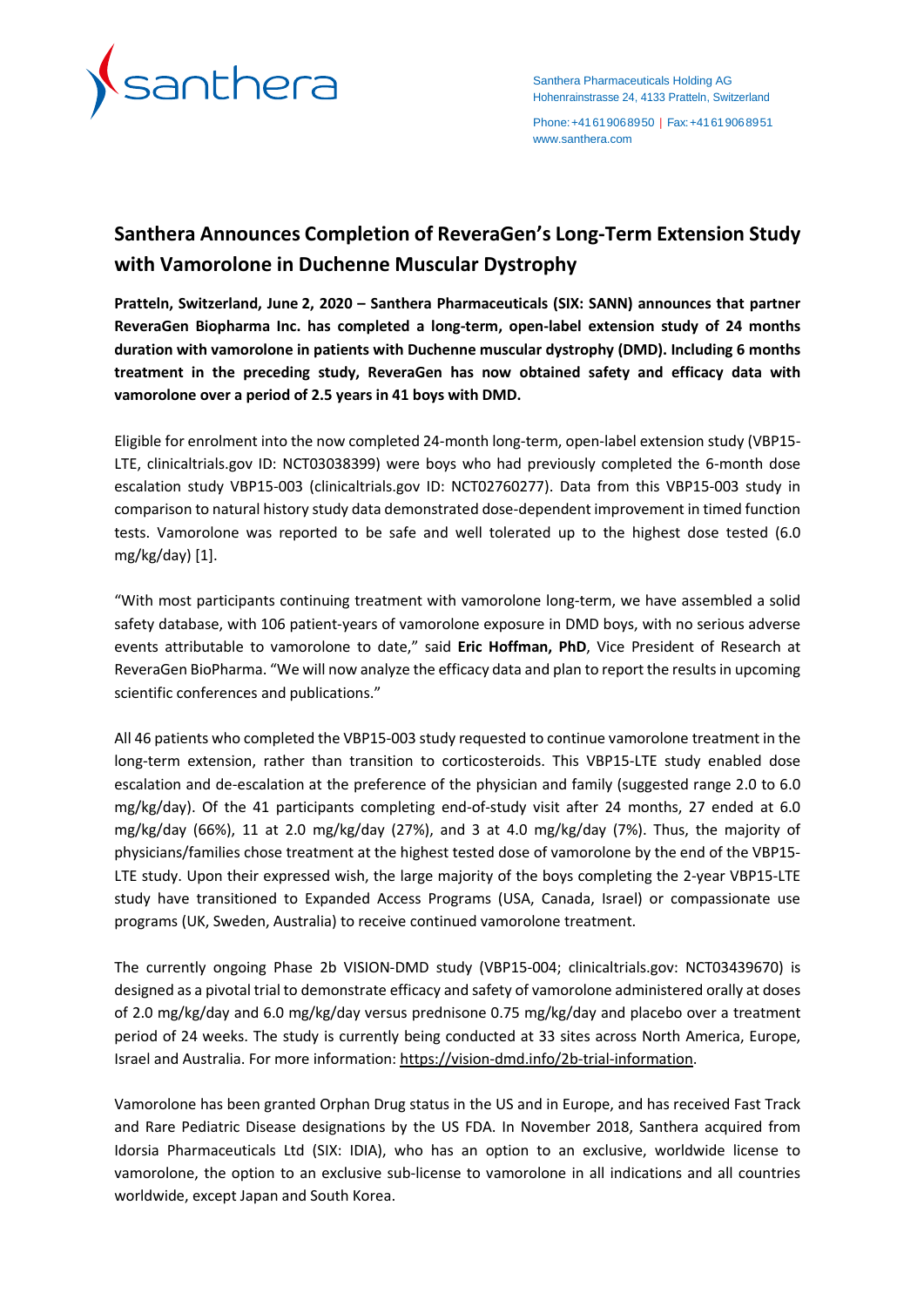# **About Vamorolone – first-in-class dissociative steroid**

Vamorolone is a first-in-class drug candidate that binds to the same receptors as corticosteroids but modifies the downstream activity of the receptors [2, 3]. This has the potential to 'dissociate' efficacy from typical steroid safety concerns and therefore could replace existing corticosteroids, the current standard of care in children and adolescent patients with DMD. There is significant unmet medical need in this patient group as high dose corticosteroids have severe systemic side effects that detract from patient quality of life. Vamorolone is being developed by US-based ReveraGen BioPharma Inc. with participation in funding and design of studies by several international non-profit foundations, the US National Institutes of Health, the US Department of Defense and the European Commission's Horizon 2020 program.

# **About the clinical development program of Vamorolone in patients with DMD**

The clinical development program with vamorolone in patients with DMD was initiated following a clinical pharmacology study (VBP15-001) in healthy volunteers in which biomarker assessments indicated reduced occurrence of side effects typical for traditional corticosteroid drugs like bone fragility, metabolic disturbance, immune suppression [4].

The Phase 2a program with vamorolone consisted of two studies that were conducted back-to-back in 48 boys with DMD aged 4 to <7 years (VBP15-002 and VBP15-003). These studies with a combined duration of 6 months investigated the efficacy, safety and tolerability of oral administration of vamorolone at doses of 0.25, 0.75, 2.0 and 6.0 mg/kg/day (12 boys per treatment group). Data from these studies reported that vamorolone was safe and well tolerated and over a period of 6 months with dose- and time-related improvements in various timed function tests and motor function outcomes [1, 5]. Vamorolone treatment led to increased serum levels of osteocalcin, a biomarker of bone formation, suggesting possible reduction of bone morbidities typically associated with corticosteroids. Biomarker outcomes for adrenal suppression and insulin resistance also indicated better tolerability of vamorolone treatment, relative to published studies of corticosteroid therapy.

Patients completing VBP15-003 study were offered continued treatment with vamorolone under the 24 month long-term open-label extension study (VBP15-LTE) which has now been successfully completed.

#### References:

[1] Hoffman EP et al. (2019). Vamorolone trial in Duchenne muscular dystrophy shows dose-related improvement of muscle function. Neurology 93: e1312-e1323.

[2] Heier CR at al. (2013). VBP15, a novel anti-inflammatory and membrane-stabilizer, improves muscular dystrophy without side effects. EMBO Mol Med 5: 1569–1585.

[3] Heier CR et al. (2019). Vamorolone targets dual nuclear receptors to treat inflammation and dystrophic cardiomyopathy. Life Science Alliance DOI 10.26508/lsa.201800186.

[4] Hoffman EP et al. (2018). Phase 1 trial of vamorolone, a first-in-class steroid, shows improvements in side effects via biomarkers bridged to clinical outcomes. Steroids 134: 43-52.

[5] Conklin LS et al. (2018). Phase IIa trial in Duchenne muscular dystrophy shows vamorolone is a first in-class dissociative steroidal anti-inflammatory drug. Pharmacological Research 136:140-150.

# **About ReveraGen BioPharma**

ReveraGen was founded in 2008 to develop first-in-class dissociative steroidal drugs for Duchenne muscular dystrophy and other chronic inflammatory disorders. The development of ReveraGen's lead compound, vamorolone, has been supported through partnerships with foundations worldwide, including Muscular Dystrophy Association USA, Parent Project Muscular Dystrophy, Foundation to